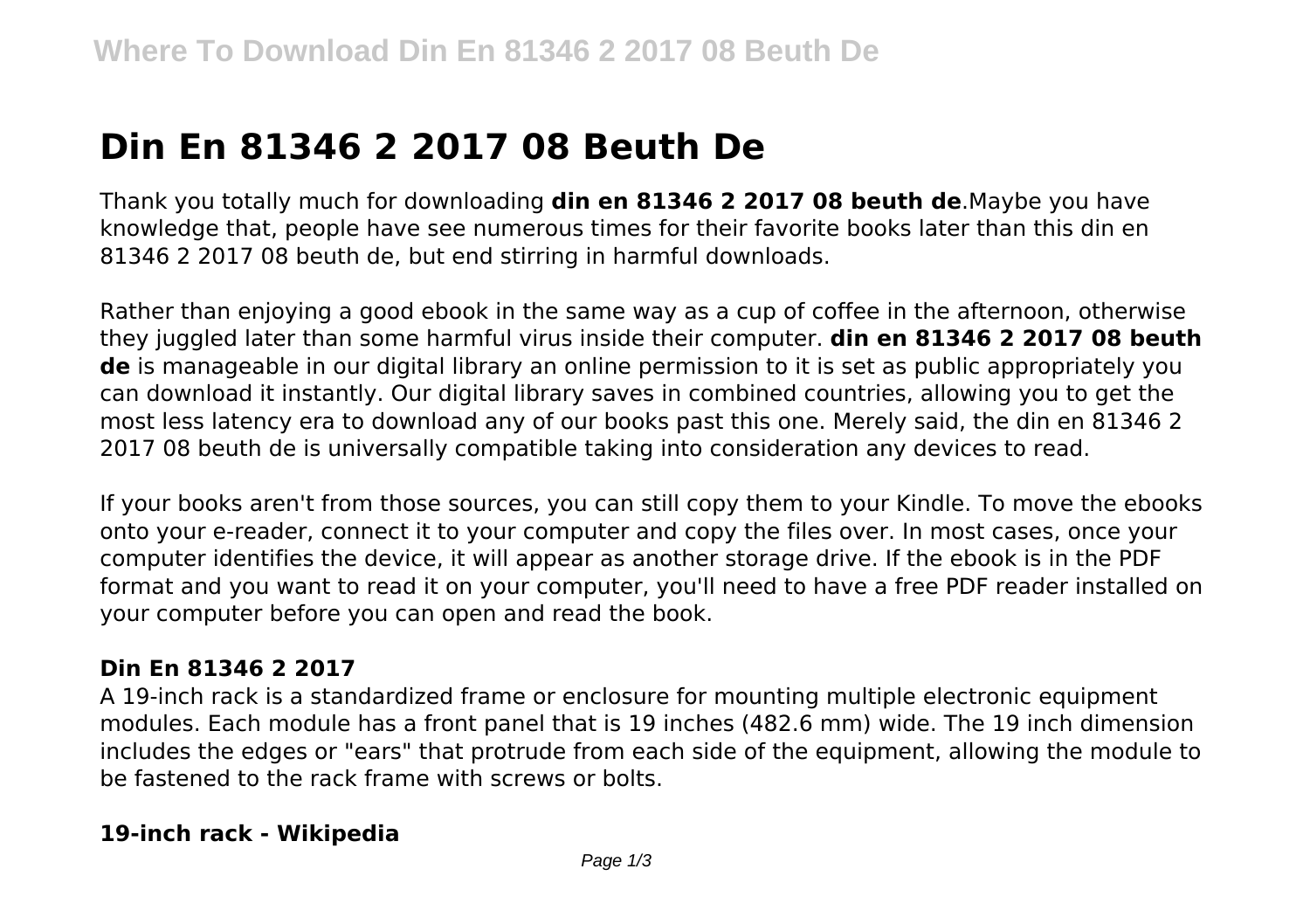ISO 80000 or IEC 80000 is an international standard introducing the International System of Quantities (ISQ). It was developed and promulgated jointly by the International Organization for Standardization (ISO) and the International Electrotechnical Commission (IEC).. It serves as a style guide for the use of physical quantities and units of measurement, formulas involving them, and their ...

#### **ISO/IEC 80000 - Wikipedia**

Referenzkennzeichnung DIN EN 81346-2 Bauteile in pneumatischen und elektrischen Schaltplänen werden zur Identifizierung normgerecht gekennzeichnet. Hier finden Sie Informationen, ab welcher Prüfung die neuen Bezeichnungen in welchem Beruf eingesetzt werden. ISO 1219-2 (2012-09) und DIN EN 81346-2 (2009-10) (PDF-Datei · 417 KB)

#### **Mechatroniker/-in (0942) - IHK Region Stuttgart**

Con un diseño libre y estimulante, FLUIDSIM parece ser uno de los mejores programas de simulación en tiempo real de esquemas. Características de FluidSIM. Todos los símbolos de FluidSIM, son de conformidad con normas DIN ISO 1219 o DIN EN 81346-2; Designación de tomas conforme a la nueva identificación del utillaje

### **FESTO FLUIDSIM: DESCARGAR FLUIDSIM PORTABLE NEUMATICA HIDRAULICA**

статью 25 Федерального закона от 29 июля 2017 года n 218-ФЗ); Федеральным законом от 29 июля 2017 года n 222-ФЗ. Федеральным законом от 29 июля 2017 года n 280-ФЗ. Федеральным законом от 29 декабря 2017 года n 442-ФЗ ...

Copyright code: [d41d8cd98f00b204e9800998ecf8427e.](/sitemap.xml)